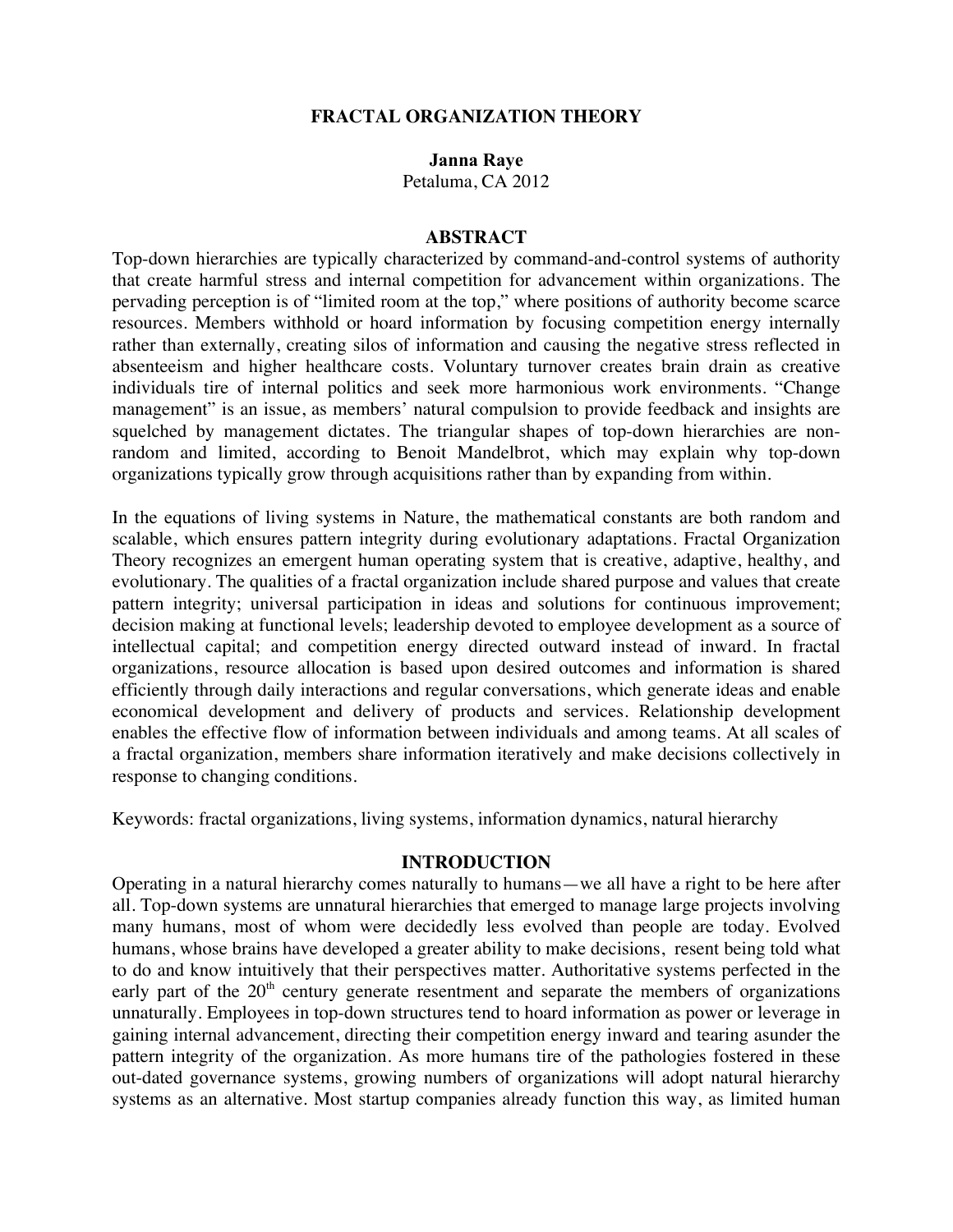resources require greater collaboration and role-playing, yet many tend to adopt a top-down structure when they start to grow because it's the familiar option.

In her seminal book *Leadership and the New Science,* Margaret Wheatley introduced the concept of the fractal organization: "The very best organizations have a fractal quality to them. … There is a consistency and predictability to the quality of behavior. … Fractal organizations, though they may never have heard the word *fractal,* have learned to trust in natural organizing phenomena." (Wheatley, 1994, 132). When humans are open with perspectives and engaged with participation in collective creative efforts, we naturally thrive and create best outcomes together. The emergent collective behavior has pattern integrity, which generates trust both internally with members and externally with the public. All of the information necessary for making good decisions is available and flowing throughout the organization's structure, which ensures better use of resources and greater success.

The phrase "fractal organization" is inspired by the mathematics of Benoit Mandelbrot, the father of fractal geometry. Mandelbrot and others, including the early  $20<sup>th</sup>$  century mathematician Gaston Julia (an inspiration to Mandelbrot), wanted to understand the geometry of Nature and how the patterns we see all around us retain their integrity over time and through evolutionary changes. Nature's operating system, as it were. A plethora of scientific and organizational literature has helped to define fractal organization theory, including the works of systems thinkers such as past ISSS president Debora Hammond, who, in her comprehensive discussion on the history of general systems theory emphasized "the central importance of reexamining the nature of management and leadership in complex social and technological organizations…" (Hammond, 2003, 260) As management authority in top-down organizations is often dictatorial, information flows are limited to one direction and decision making is constricted. The quality of decisions that social systems make determines whether the outcomes best serve their population. Fractal organization theory, inspired by systems theory, fractal geometry, quantum mechanics, information dynamics, sociobiology, epigenetics, cosmology, and evolutionary biology, describes how natural organizational structures mimic systems in Nature and enable relationships to thrive.

In top-down hierarchies, systemic issues such as internal competition, unwanted turnover, and unhealthy workers are commonplace, whereas fractal organizations are distinguished by happy, healthy employees because of their emphasis on positive information flows and relationship structures that create best outcomes. These are often the organizations voted "Best Places to Work," as their members share a purpose and core values that unite their efforts and create the pattern integrity or self-similarity that characterizes a fractal organization. Members feel appreciated for their efforts and supported by their workplace family, which boosts health naturally (a happy heart is a healthy heart). The quality of iterative information flows, from the edges of the organization to the center and back, enables successful relationships throughout; leaders are devoted to inspiring, guiding, mentoring, and empowering the "managers of things and processes" (everybody else). In fractal organizations, relationship development at all scales of the organization unites group efforts around a common purpose and attracts more resources from the external marketplace.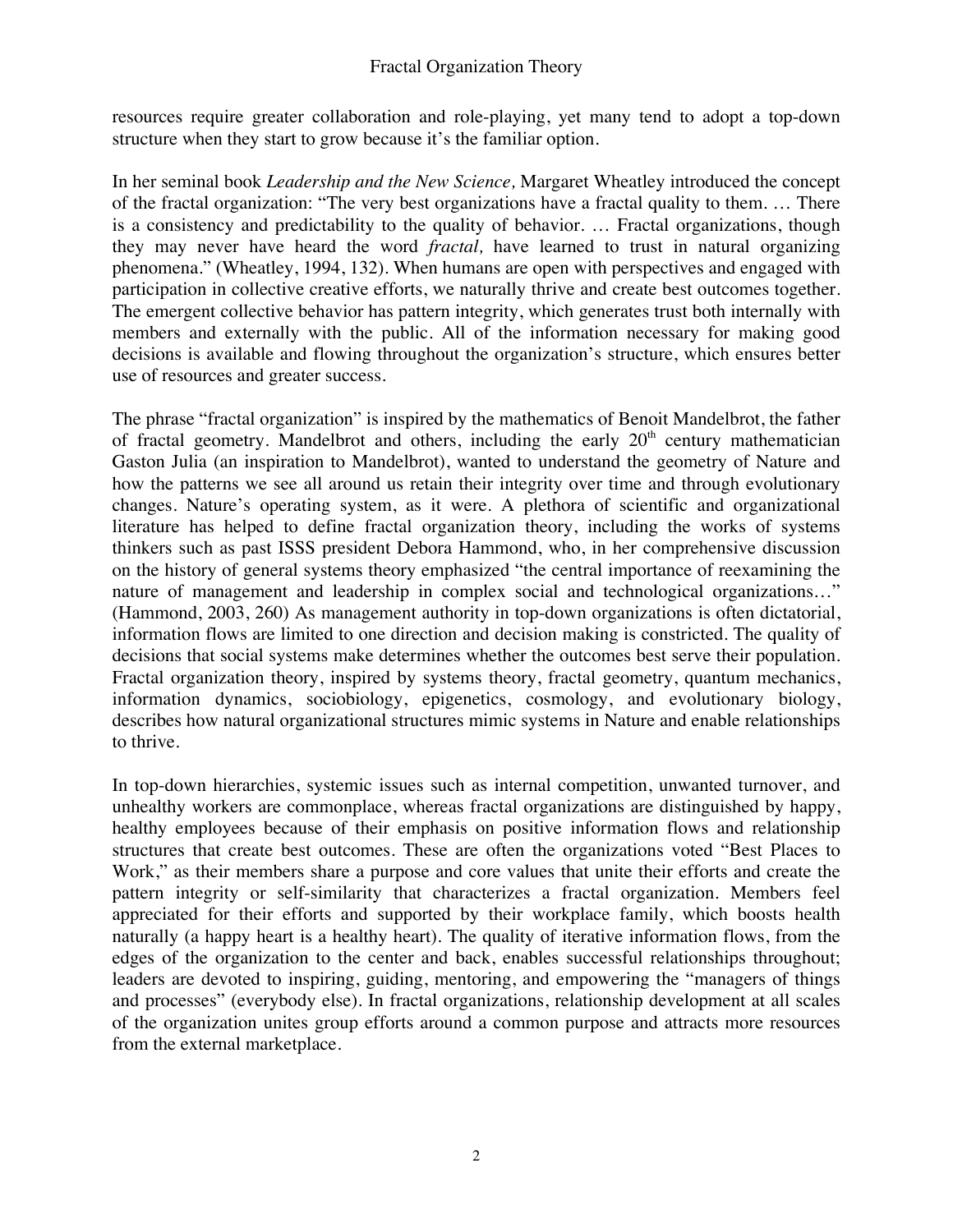## **TOP-DOWN SYSTEMIC ABERRATIONS**

Throughout history, many societies have used top-down hierarchy systems for projects in construction, farming, and manufacturing among others. Despite the decades-long union movement against wage disparity and poor working conditions, the top-down system was considered operationally effective in the U.S. until the 1950s. During that decade, the field of organizational development (OD) emerged to address systemic issues arising in a variety of institutions, most notably the inability to change in response to external conditions. "Change management" was born of the frustrations leaders in top-down systems faced when decisions made at the top were resisted by those at the bottom. Interestingly, OD emerged soon after the post-WWII G.I. Bill sent soldiers, sailors, and airmen to college and raised the intelligence quotient of thousands of farmhands and workers. As individuals become more educated, their perspectives tend to broaden and they become more capable of participating effectively in collaborative processes. One result of educating the masses is that compliance to the control of others declines proportionate to an increased level of awareness. The smarter we get, the less we want to be told what to do.

Command-and-control systems of authority that characterize top-down hierarchies create harmful stress and internal competition for advancement within such organizations. The 2008 film "Stress: Portrait of a Killer," is based upon the work of Stanford stress researcher Robert Sapolsky (*Why Zebras Don't Get Ulcers*). He documents how British civil service employees at the bottom of the hierarchy suffer stress-related illnesses while those at the top are stress-free and healthcare benefits are the same for everyone in that system. It seems that situations in which our freedom is limited, in which others try to control our actions, are inherently unnatural and cause disease. The situation seems not to matter much, whether it's a work environment or a prison. Another Stanford researcher, Philip Zimbardo (designer of the infamous Stanford Prison Experiment), observed, "we need to discover the ways in which any given behavioral setting is perceived and interpreted by the people acting within it. It is the *meaning* that people assign to various components of the situation that creates its social reality." (Zimbardo, 2007, 221) When people perceive that others control their reality, whether literally or figuratively, it causes stress.

Negative information dynamics also affect personal health, as they contribute to stress and its dangerous results. Woody Bedell, former director of benefits at the Reformed Church of America (RCA) and Mariette Kaszkin-Bettag, scientific expert at PharmaLex GmbH (Germany) note that, in general, "Excessive work hours (75%), lack of work/life balance (65%), and fears about job loss (64%) are the foremost sources of stress affecting employees in most organizations, and significant gaps exist in companies' actions to reduce these stressors." (Bedell & Kaszkin-Bettag, 2010, 26) While many stress-relief programs offer interventions that can temporarily improve health, eliminating the causes of distress (vs. eustress) dramatically reduces healthcare costs and the need for intervention programs. When organizations do not value their workforce and downsize to save cash during trying times, greater imbalance results as overworked, underpaid, and stressed-out staff become ill from the pressures, in turn escalating healthcare costs. When individuals work long hours to make up for laid-off personnel, they lose the time to exercise and eat healthy, worry over their job security (who's next on the chopping block?), and resent unfair compensation. The costs to an organization are more than just healthcare related. Relationships with customers, vendors, partners, and suppliers also suffer when bitter and overworked individuals express dissatisfaction in numerous ways.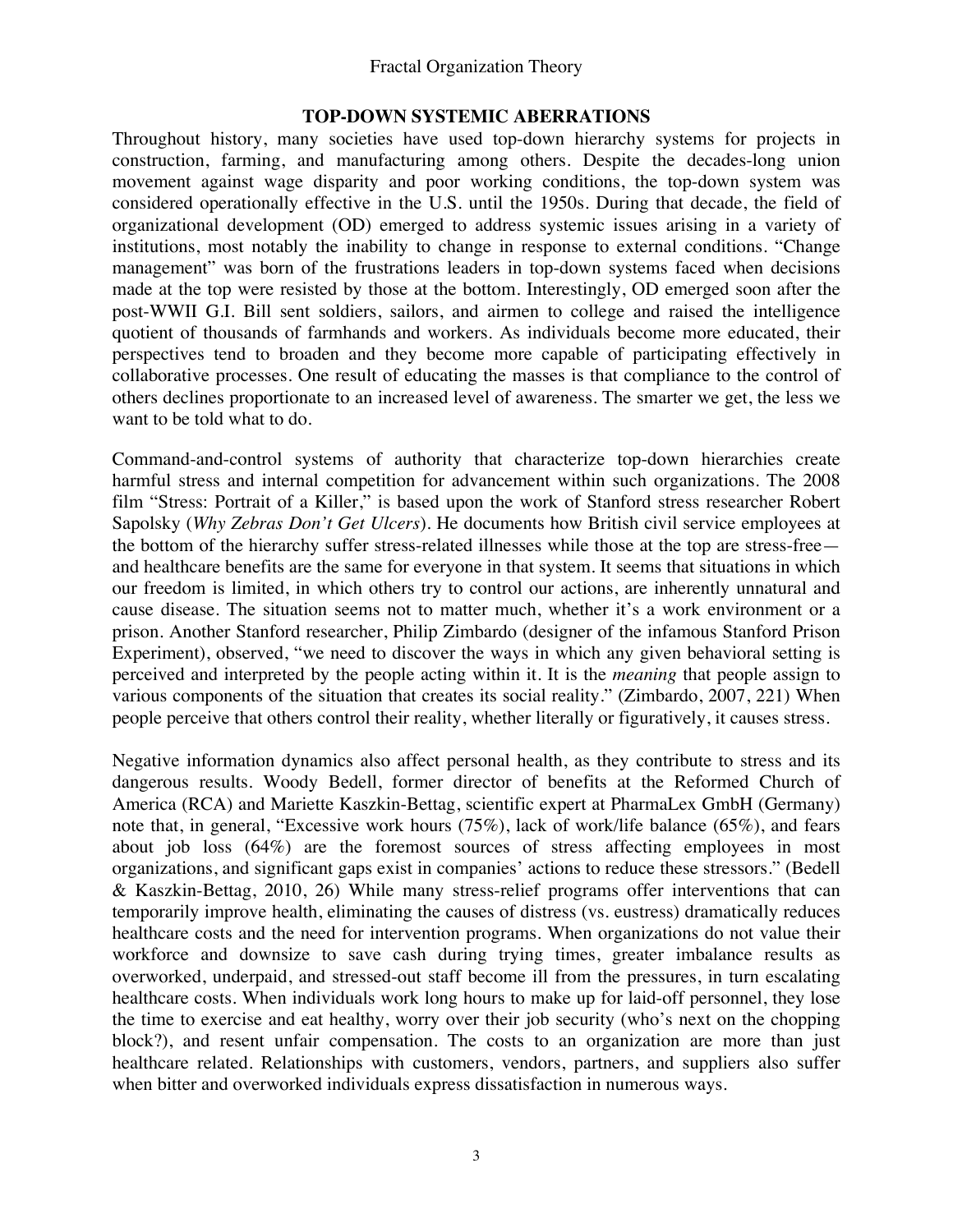One factor that toxifies relationships in top-down hierarchies is the pervading perception of limited room at the top, where positions of authority become scarce resources for which members compete internally. When competition energy is focused internally rather than externally, members withhold or hoard information as they pursue their personal agendas and limit their organization's ability to be creative, adaptive, healthy, and evolutionary. With few exceptions, most species in Nature cooperate internally in order to compete externally for resources, ensuring the survival of the group. (Lipton, 2005, 42) However, we have been hoodwinked by "survival of the fittest" interpretations of evolution to perceive the opposite.

Evolutionary biologist and epigeneticist Bruce Lipton and transpartisan political advocate and humorist Steve Bhaerman explain in *Spontaneous Evolution* that while this phrase is attributed to Charles Darwin, it was a Malthusian concept promoted by the British aristocracy to justify  $17<sup>th</sup>$ century enclosure laws. They note Darwin's remarkable detachment from his earlier adherence to that philosophy:

"In his later years, Darwin moved away from academic Darwinism. Rather than emphasizing survival and struggle, Darwin readdressed his attention to focus on the evolution of love, altruism, and the genetic roots of human kindness. In addition, Darwin began to credit the Lamarckian concept of the environment as the driving force in evolution. Unfortunately, Darwin's disciples thought his new ideas were tantamount to sedition, undermining all that Darwinism had come to stand for. Darwinists simply held on to their version of the theory and dismissed Darwin's later ideas as the consequence of his creeping senility." (Lipton & Bhaerman, 2009, 117)

As emphasized by Darwin's erstwhile rival, Alfred Russel Wallace, natural selection is enabled by the "elimination of the weakest" elements so that the majority may survive. Systems based upon command-and-control combined with opportunistic ideas such as survival of the fittest create cultures of competition that voraciously consume precious resources (including time, money, and innovative ideas) in the interests of the few over the many. Information silos naturally develop in these situations and hinder an organization's ability to compete in the marketplace (without acquiring competitors), because information acquired at the edges of a system (the bottom in top-down hierarchies), which is required for evolutionary change and adaptation to the surrounding environment, rarely flows efficiently to the top. Stress builds among the ranks of employees whose natural impulse to be creative is squandered in such situations, to the ultimate detriment of the organization. Every person holds a unique perspective and gathers information daily, like a bee gathers pollen. If bees don't make enough honey, the hive doesn't thrive in winter. Similarly, when leaders disregard the information that members collect they restrict their organization's ability to make "honey" and must acquire it from outside the organization. Acquisitions and mergers, though commonplace for more than a century, rarely satisfy the needs of all parties involved.

The commonly held belief that competition is "human nature" belies the mismanagement or hoarding of resources at its foundation. Evolutionary biologist Elizabet Sahtouris has studied the effects of this mindset:

"Our contemporary human society is an interesting test of the Darwinian evolutionary model that has guided its economic organization. We have assumed that competitive individualism, with profits as a bottom line, in leading to a healthy 'survival of the fittest' would somehow benefit us all. But this model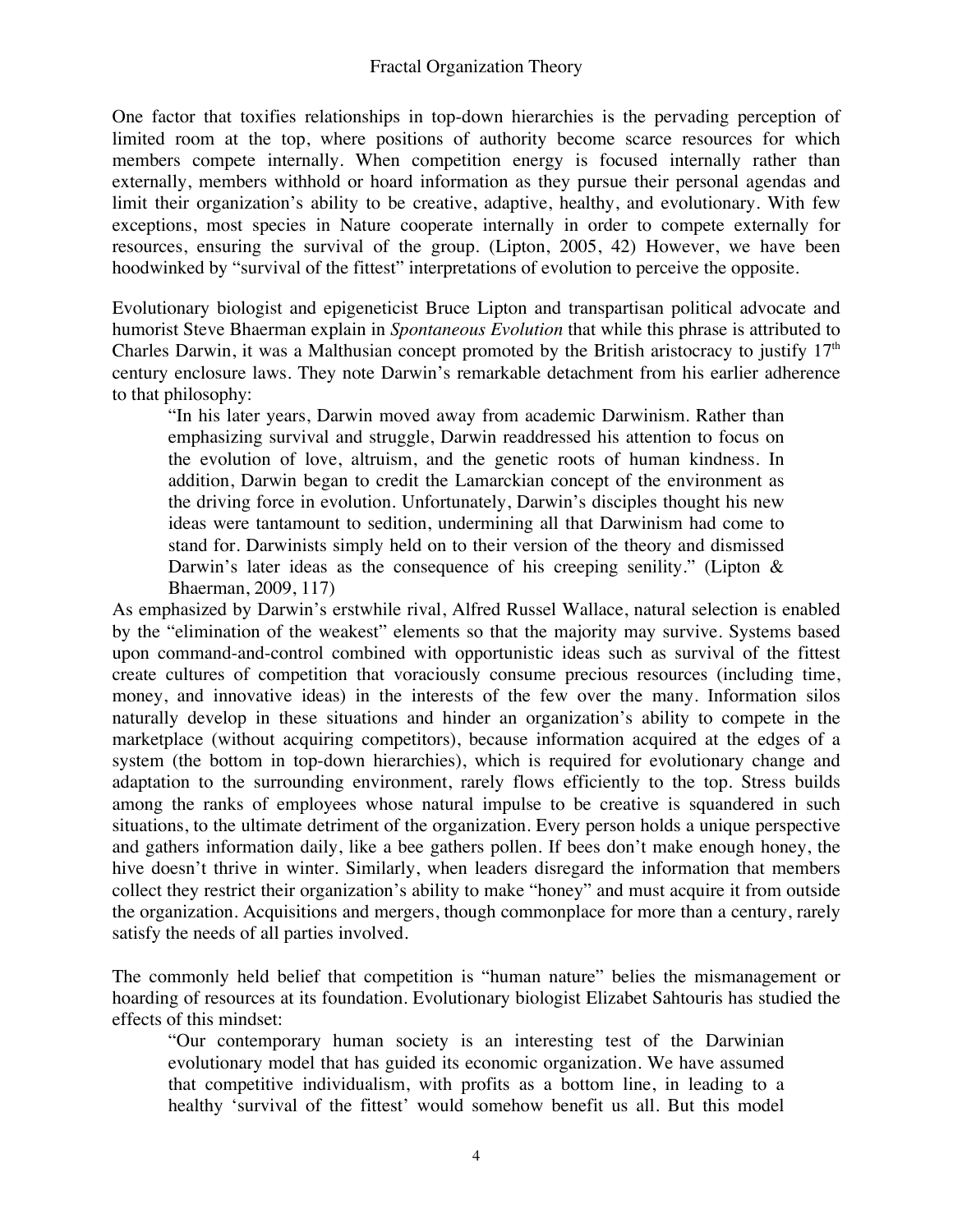leads to a ruthless elimination of all but the most aggressive competitors and those who can eke out their existence in noncompetitive roles or in support of the fittest. We are now reaping the unfortunate effects of this model as megacorporations flourish at the expense of a labor force 'downsized' or replaced by competitively cheaper labor in other parts of the world." (Harman & Sahtouris, 1998, 223)

Indeed, as American workers have grown more educated and aware of the value of their labor to an organization's bottom line, they have demanded a fairer share. However, most corporations are chartered to maximize profits, not share them. As Ellen Hodgson Brown notes in *The Web of Debt,* "Corporations are feudalistic organizations designed in the structure of a pyramid, with an elite group at the top manipulating masses of workers below. Workers are kept marching in lockstep, passing orders down from above, out of fear of losing their jobs, their homes, and their benefits if they get out of line." (Brown, 2012, 100) American companies that grow tired of worker demands for profit-sharing will "outsource" their manufacturing or customer service units to countries with lower standards of living and workers who are cheaper to employ. Over time, these workers will also tire of the discordant situations that unfold in these unnatural systems and heed their natural instincts to seek autonomous solutions.

Workers have unionized to create a collective voice and participate in making certain decisions, often to the chagrin of management. The successful Spanish cooperative, Mondragón, adopted a top-down system in its early years (1940s) to manage its factories and was eventually confronted with potential unionization by the early 1970s. According to researchers William Whyte and Kathleen Whyte, a newly appointed general manager, Javier Mongelos (a physicist by training), sought to understand the underlying reasons for worker dissatisfaction. He concluded that the "growing tensions in the workplace revealed the inherent contradiction between the democratic system of cooperative governance and the rigid and authoritarian system for organizing work relations according to the scientific management principles of Frederick W. Taylor." Mongelos's recommendation: "Management should explore possibilities of creating new forms of work organization that would be economically efficient yet more in harmony with the social values on which the cooperative movement was based." (Whyte  $\&$  Whyte, 1998, 113) He was keenly aware that relationships were determining factors in successful outcomes.

As a result, and with the input of the workers themselves, Mondragón began a new experiment in a thermometer factory with one small group of assembly-line workers:

"The experiment began [in 1973] with the removal of the 7.5-meter-long conveyer belt and the substitution of a 2.8-meter-long work table. Workers were seated around the table and could now set their own work rhythm and freely exchange information and ideas. The table provided more work stations than workers so that people needed to move around from time to time to advance work on lagging operations and to avoid delaying interrelated tasks. All workers were expected to perform all the tasks and could rotate tasks as they themselves decided. As they gained skill and confidence in this new way of working, the workers began to take over such supervisory and staff functions as requisitioning tools and materials and recording their output." (Whyte & Whyte, 1998, 116)

The "experiment" eventually rolled out to the entire cooperative, and in 1985 the personnel department reported: "Quality improved in direct relation to the complexity of the apparatus being assembled, due to better information regarding the work. Feedback is the basis for group self management." (Whyte & Whyte, 1998, 117) The increased level of team communication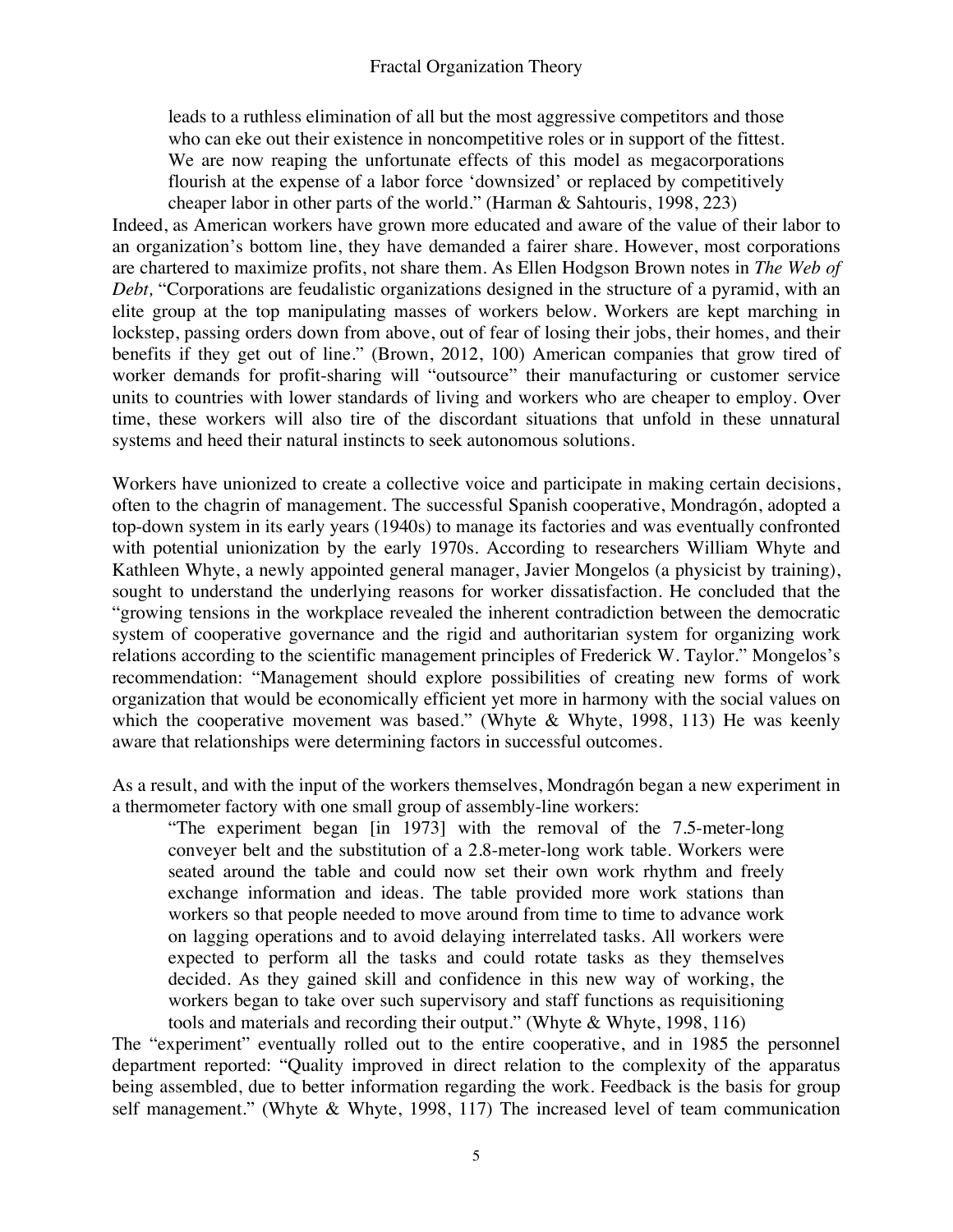created a situation in which the company was able to eliminate supervisory positions and trust their teams to get the work done while improving their own efficiencies. Iterative information flows determine the quality of communication in any process or endeavor. Top-down hierarchies tend to inhibit the flow of information from workers to management and thus limit functional workers' ability to expand and grow intellectually, while fractal organizations follow the laws of Nature in which information and resources flow in the same channel. (Custer, 2007)

Because top-down organizations tend to pit management against workers, they create discord and internal battles. Unions often mitigate such situations, yet they represent another layer (and cost center) between the two sides. To avoid the costs of unions or the demands of workers for value-based compensation, many companies have relocated manufacturing facilities overseas and hired foreign workers who are willing to work for a smaller percentage than their American counterparts. Such goods are shipped back to the U.S. tariff- and employment-tax-free, draining this country's economy and devastating many communities that grew reliant upon industry as generations of workers followed their parents into the same or similar factories. For many people, this guarantee of security keeps them healthy and happy; the American steel corporation, Nucor, has core values that include no layoffs and guaranteed future opportunities for Nucor employee offspring, provided they continue to emphasize worker-driven innovation. (Iverson & Varian, 1998, 84) Nucor has a flattened hierarchy, although founder Ken Iverson claims they have "destroyed" hierarchy by empowering their production workers, engineers, and inspectors to continually regenerate and refine their product line. Nucor is the largest producer of recycled American steel products and limits the size of their plants to 150 persons in order to monitor the flow of information. They know instinctually that every one-to-one relationship can create "noise" in their situation, so personal connections really matter.

# **THE CONSTANT: SHARED PURPOSE AND VALUES**

Fractal organizations typically keep members connected through shared purpose and values, which constitute the "constant" in their fractal equation. Fractal patterns are based upon a formula that iterates and creates pattern integrity, beginning with the constant or strange attractor and evolving over time based upon changing environmental conditions. Mandelbrot rediscovered the fractal formulas of Gaston Julia, a French mathematician who was working at the turn of the last century without the benefit of computers and fell into obscurity. Mandelbrot composed a mega-fractal now referred to as The Mandelbrot Set from a variety of formulas, including those of Julia. In *The Fractal Geometry of Nature* (1982), Mandelbrot provides the basic Julia set formula that illustrates this iterative equation:

$$
Z \to Z^2 + C
$$

Z *becomes*  $Z^2$  + C and continues to iterate and expand the fractal pattern each time it is squared, which ensuring its pattern integrity while allowing for the unexpected.

In fractal organizations, Z represents any individual and is the variable in the equation. The squaring of Z represents the action of dedicated leadership to furthering Z's personal growth and development. C is the constant, the shared purpose and values that maintain the pattern integrity while allowing for unique individual expression. C is akin to the strange attractor that initiates the chaos that unfolds as a fractal pattern over time in Nature and in those remarkable computergenerated images created by artists since the mid-1980's after Mandelbrot's book was published.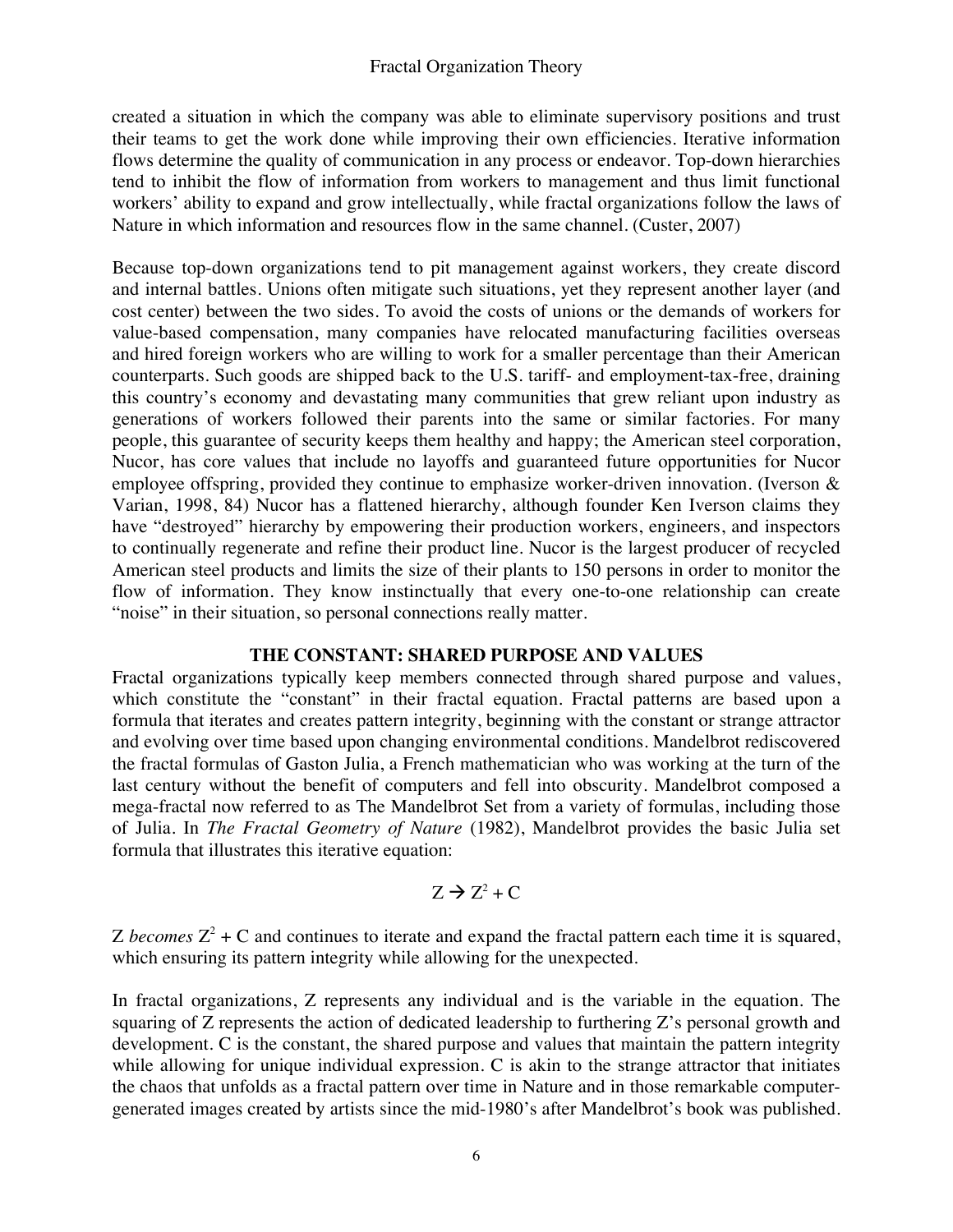Each fractal pattern must begin with a strange attractor, just as every modern successful enterprise must have a shared purpose that encompasses the collective effort. One of the first researchers to write about the importance of shared purpose was Peter Senge, well-known systems thinker and developer of the "learning organization" concept. In his influential work *The Fifth Discipline*, Senge emphasizes "shared vision changes people's relationship with the company. It is no longer 'their company;' it becomes 'our company.'" (Senge, 1990, 208) A sense of ownership is necessary if individuals are to be personally responsible and accountable for their actions and communications with others. Top-down environments generally discourage personal responsibility because they concentrate decision making in layers of management who then delegate tasks and responsibilities to workers. Senge has devoted his life to promoting and training leaders for learning organizations that evolve and adapt to changing conditions. He believes that organizations can change and that "shared vision is the first step in allowing people who mistrusted each other to begin to work together. It creates a common identity. In fact, an organization's shared sense of purpose, vision, and operating values establish the most basic level of commonality." (Senge, 1990, 208)

# **FRACTAL RELATIONSHIP STRUCTURES**

The repeating fractal patterns in flora, fauna, geography, and galaxies illustrate the expansion and flow of information within hierarchies of matter/energy. Fractal phenomena depend upon iteration and feedback loops to ensure ongoing evolutionary change, and a variety of input can lead to many varieties of a species. Oak, for example, has evolved more than 400 types of trees that all have, at their essence, oak-like qualities. In human organizations, maintaining a fractal pattern integrity requires two-way communication between team members, individuals and leaders, and among leaders themselves. Relationship structures that enable equanimity in communication practices encourage each person to play the role of information resource, regardless of their position in the hierarchy.

The idea is relatively new that the geometry of an organizational structure could affect individual connections and be the foundation for the systemic behaviors plaguing modern organizations. For the past several decades, many researchers have focused on personality as the root of our problems, designing ever more clever tests to determine whether individuals are good fits. As a result of this perception and their lack of methods for building trust, companies today resort to background checks to defend against nefarious applicants. While diagnostic tools as the Myers-Briggs Type Indicator are enlightening, they are not and never will be a lasting solution for overcoming organizational dysfunction. As Brian Martens (a graduate in Hammond's Organizational Development program at Sonoma State University) noted, "Instead of focusing on specific organizational or individual problems, leadership can start to understand the interrelatedness between the individual and the organization." (Martens, 2011, 4) The ways in which individuals interact with their environment at work determines the quality of outcomes. When leaders engage in mentoring team members and improving the quality of communication in their organizations, they help birth innovations through individual and team accomplishments.

To change the perspective of limited room at the top and vanquish the personal agenda, a new structure is needed to replace the top-down model; different types of organizations will display a variety of organizational structures. Many organizations already have flattened their hierarchies in an effort to deal with systemic issues, and sometimes this effort is good enough. In a hospitality company, for example, fewer layers of management are necessary as most of the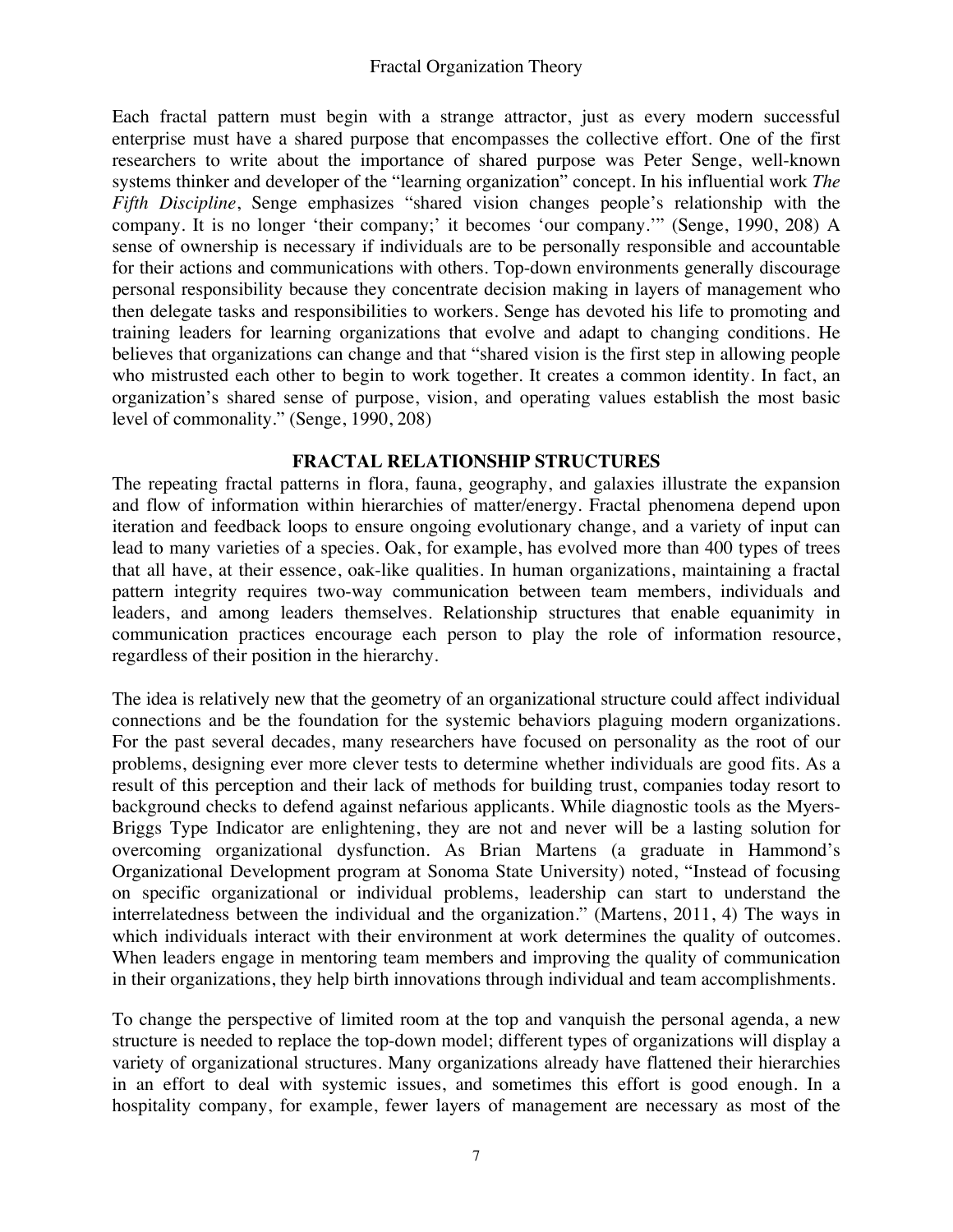work is functional and customer-oriented. To further diminish the tendency toward internal competition, forward-thinking organizations may adopt an "in-out" pattern instead of top-down. For a manufacturing company, the center of the organization is where central leadership makes decisions about big-picture issues. At the edges of the organization are the functional staff who face customers, vendors, and partners and make decisions on-the-spot about their situations. In the middle are production personnel who design, build, and innovate product development and need input from both the center and the edges. Leaders in all positions ensure the flow of information from the edges through the middle and into the center as well as the flow of resources from the center all the way through to the edges.

Some organizations use "matrix" designed org charts that map relationships between numerous principles, and this seems to work well in architectural and engineering firms where partners collaborate on sequential projects. Start-ups that don't wish to mimic top-down cultures as they grow rarely choose the matrix because people in most organizations have differing levels of expertise. The fractal organization is a new and different way of envisioning the networks of relationships and how information flows in situations. The first fractal "org chart" that I imagined resembled the Milky Way galaxy. Benoit Mandelbrot, the father of fractal geometry, described the macro fractal nature of galaxies in *The Fractal Geometry of Nature*: "…[C]lustering [of stars into galaxies and of galaxies into galaxies] remains peripheral to astronomy and to astrophysics as a whole. The basic reason is that no one has yet explained why the distribution of matter falls into an irregular hierarchy." (Mandelbrot, 1982, 84) Perhaps this is because of the way taxonomies were developed to suggest larger beings as superior to smaller. Our approach to Nature, as something to be controlled rather than cooperated with, reveals this perception.

When we attempt to control anything or anyone we disrupt the pattern integrity of that system. The pattern integrity is the fractal formula, which evolves towards best outcomes (continual growth and renewal for as long as possible) when unfettered. Everything we see in the natural world around us is based upon a fractal formula, including trees, plants, animals, and insects; geographical formations such as mountains, canyons, and coastlines; and water formations such as clouds, hurricanes, waves, eddies, and tornadoes. Mandelbrot defined two types of fractal patterns, random and nonrandom. Randomness is one characteristic of chaos theory, in which "strange attractors" evolve to exhibit patterned order. Theoretical physicist Michel Baranger describes the difference between random and nonrandom fractals: "For the simplest fractals like the Cantor set and the Sierpinski triangle, successive enlargements keep reproducing always the same structure: these fractals are self-similar [nonrandom]. This is not true of the Mandelbrot set, for its successive enlargements bring an element of surprise and delight." (Baranger, 2009, 5) Random fractal patterns such as the celebrated Mandelbrot set are "chaotic" in nature. Fritjof Capra notes that fractal geometry "was invented independently of chaos theory … and would provide a powerful mathematical language to describe the fine-scale structure of chaotic attractors." (Capra, 1996, 137) Fractal organizations are more chaotic and open to environmental changes, which gives them a self-organizing quality. Edge groups are more likely to take day-today decision making into their own hands, without seeking approval from central leadership. In general, this idea is anathema to managers in top-down hierarchies, as decision making is a source of power and control.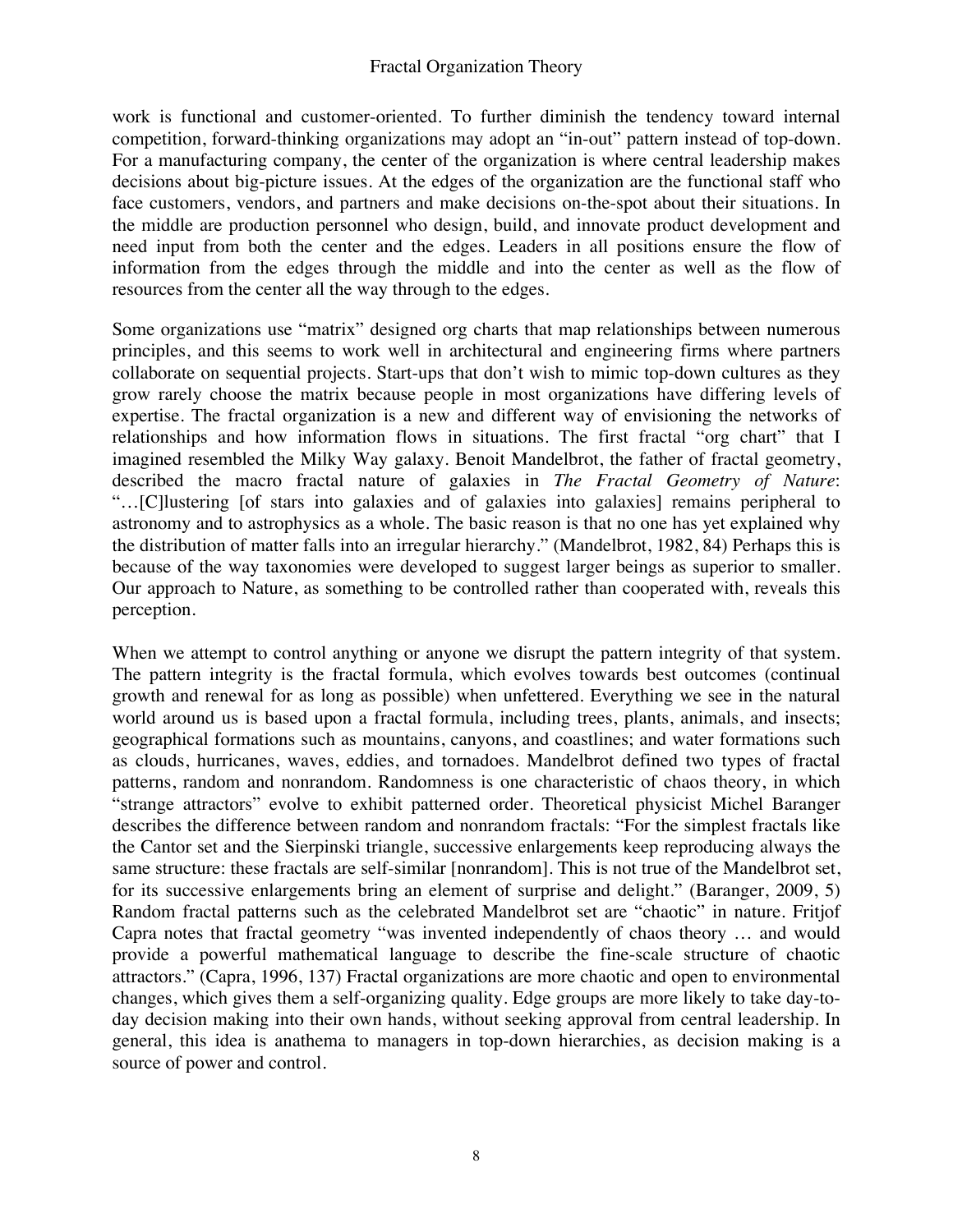When pondering the Sierpinski Triangle, a nonrandom fractal and the closest geometrical equivalent to a top-down hierarchy structure, Mandelbrot noted that "the nonrandom fractals' essential failing is that they are not symmetric enough. Second, a nonrandom fractal cannot be uniformly scaling…" (Mandelbrot, 1982, 205) In geometry, non-uniform scaling describes objects that change shape as they expand, which means they lose pattern integrity. Top-down hierarchies constrain the potential growth of individuals as opportunities to advance are limited. The majority of workers often remain in fixed positions and bide their time toward retirement, if they work for an organization that manages to survive changing market conditions through mergers and acquisitions. The need to innovate and keep up with constant change is an ever greater challenge, as collective wisdom and the expansion of information drive the desire and need for continuous improvement.

Fractal organizations enable expansion while maintaining pattern integrity. As an organization grows, new branches or arms form that allow individuals to take on new responsibilities and grow as individuals, which is our natural propensity. As Ken Iverson, the visionary leader of Nucor Corporation, so eloquently stated:

"The great and terrible irony of modern business is that so many managers feel overburdened with responsibility, while so many employees feel unchallenged and unfulfilled in their jobs. The way to a happier and more prosperous state is clear: Concede once and for all that employees, not managers, are the true engines of progress, and dedicate your management career to creating an environment in which employees can stretch for higher and higher levels of performance." (Iverson & Varian, 1998, p. 98)

Nucor Corp. produces steel products in a variety of dispersed locations, and as workers drive innovation, their supervisors work alongside them. Teams are self-managed, pressure to perform comes from within, and they share in the profits they create from their combined productivity. (Iverson & Varian, 1998, 109) "Above" the supervisors are the plant general managers, who are also officers in the corporation. Limiting levels of management has helped Nucor to stay nimble and implement ideas and technologies driven by the workforce itself:

"In most corporations, in fact, a command-and-control mind set has been in place for so long, it may not be easy to entice employees into sharing more of their genius. In contrast, we built Nucor under the assumption that most of the 'genius' in our organization would be found among the people doing the work. From the outset we shaped our business to let employees show management the way to goals that once seemed unreachable." (Iverson & Varian, 1998, 91)

Nucor is the one of the most successful American steel corporations, ranking 138 in the Fortune 500 2012 list, and is North America's largest recycler of industrial materials. (Nucor website, 2012)

## **FEEDING BACK INFORMATION FROM THE EDGES TO THE CENTER**

In Iverson's book *Plain Talk* (1998), he devotes an entire chapter to "Destroying Hierarchy." A self-described maverick, Iverson believes that "by clinging to the vestiges of 'command-andcontrol' management, a business blocks the vast majority of its people from making those and other critical contributions." (Iverson & Varian, 1998, 93) Iverson also understood the importance of information feedback loops, critical for the growth of random fractal patterns: "When you make employees primarily responsible for the success of a business, they demand more access to information. That's only natural. They need it. At Nucor, our official information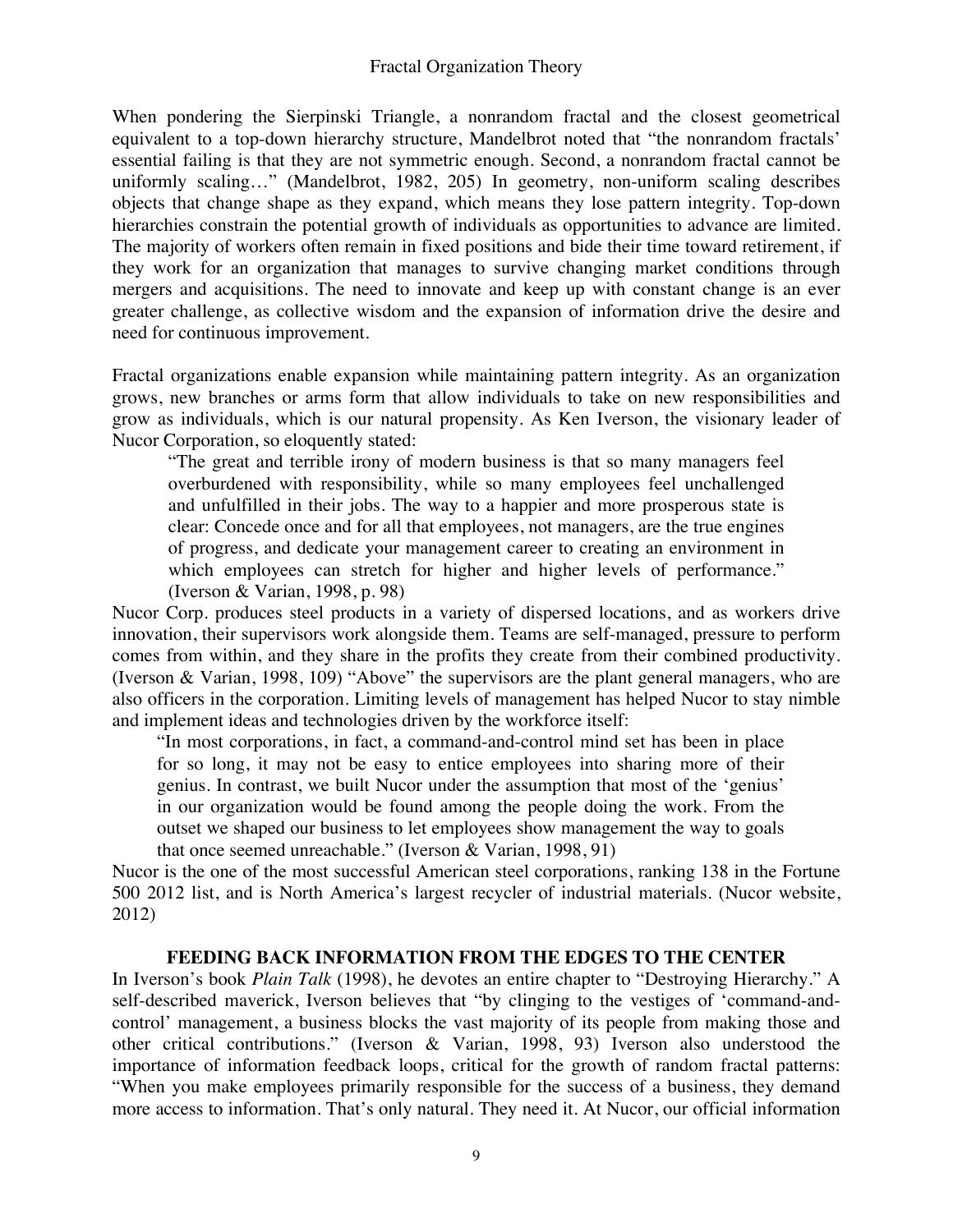policy is to 'share everything.'" (Iverson & Varian, 1998, 95) Sharing information not only reduces uncertainty, it also expands the perspectives of everyone in the feedback loop. In the dynamics of information flows, each person holds a unique perspective. As access to information increases, so does a person's ability to see the bigger picture and fit puzzle pieces together. In this way, members of an organization come to feel a sense of ownership, regardless of whether the company is employee-owned or not.

Employee ownership does have obvious benefits, however. One of the most successful consulting firms of the  $20<sup>th</sup>$  century, Science Applications International Corporation (SAIC) grew to an \$8 billion firm under the leadership of Robert Beyster, of a similar ilk as Iverson. Beyster was highly aware of the importance of structure in designing and running thriving operations. In his book *The SAIC Solution,* Beyster declares: "the impacts of a company's initial design can reverberate for decades into the future, and the basic structure (not to mention its employees) can be extremely resistant to change once it has been established. That design should be compatible with its operating philosophy as well as the types of markets it hopes to capture." (Beyster & Economy, 2007, 91) Beyster goes on to describe "SAIC's organic organizational structure" and "constellation of businesses" as key to its "pathway of organic growth and development." (Beyster & Economy, 2007, 100) Some leaders are naturally inclined to organize their businesses in fractal patterns, and it seems not to matter whether the company produces steel products or custom computer applications.

For some business philosophers, including Thomas Malone (founding director of the MIT Center for Collective Intelligence), the issue of structure has focused upon centralized vs. decentralized decision making, although Malone agrees that "[a]ll hierarchies, regardless of how much delegation goes on, have a common communication structure: Information is collected in a central point, where executives make decisions that govern their subordinates." (Malone, 2004, 51) A fractal organization can exhibit both qualities, with decentralized decision-making at the edges of the organization and centralized decision-making in the center. Strategic decisions regarding an organization's allocation of major resources and direction for future growth need a big picture viewpoint, best gathered in the center from the information flows that leaders throughout the organization enable. Tactical decisions that have an immediate effect on relationships with customers, vendors, and partners are best made at the edges of the organization by those persons who interact with the "outside" world on a regular basis. Edge leaders and their managers of things and processes need nimble access to resources in order to invest in changes driven by their immediate environment.

# **LEADERS AS CONDUITS OF INFORMATION FLOWS**

In order for central or core leaders to make big-picture decisions, they need information about what is happening at the edges of their organization. Perhaps one day, when all organizations operate with natural hierarchies, the need to devote individuals throughout an organization to leadership positions will dissipate, though most organizations still need leaders to facilitate conversations. As David Bohm discussed in *On Dialogue*, everyone has individual opinions and assumptions that must be defended because we are programmed: "…assumptions and opinions are like computer programs in people's minds. Those programs take over against the best of intentions—they produce their own intentions." (Bohm, 1996, 14) Bohm also declared "…the whole of society has been organized to believe we can't function without leaders. But maybe we can." (Bohm, 1996, 17) Until the majority of individuals are self-aware and able to examine their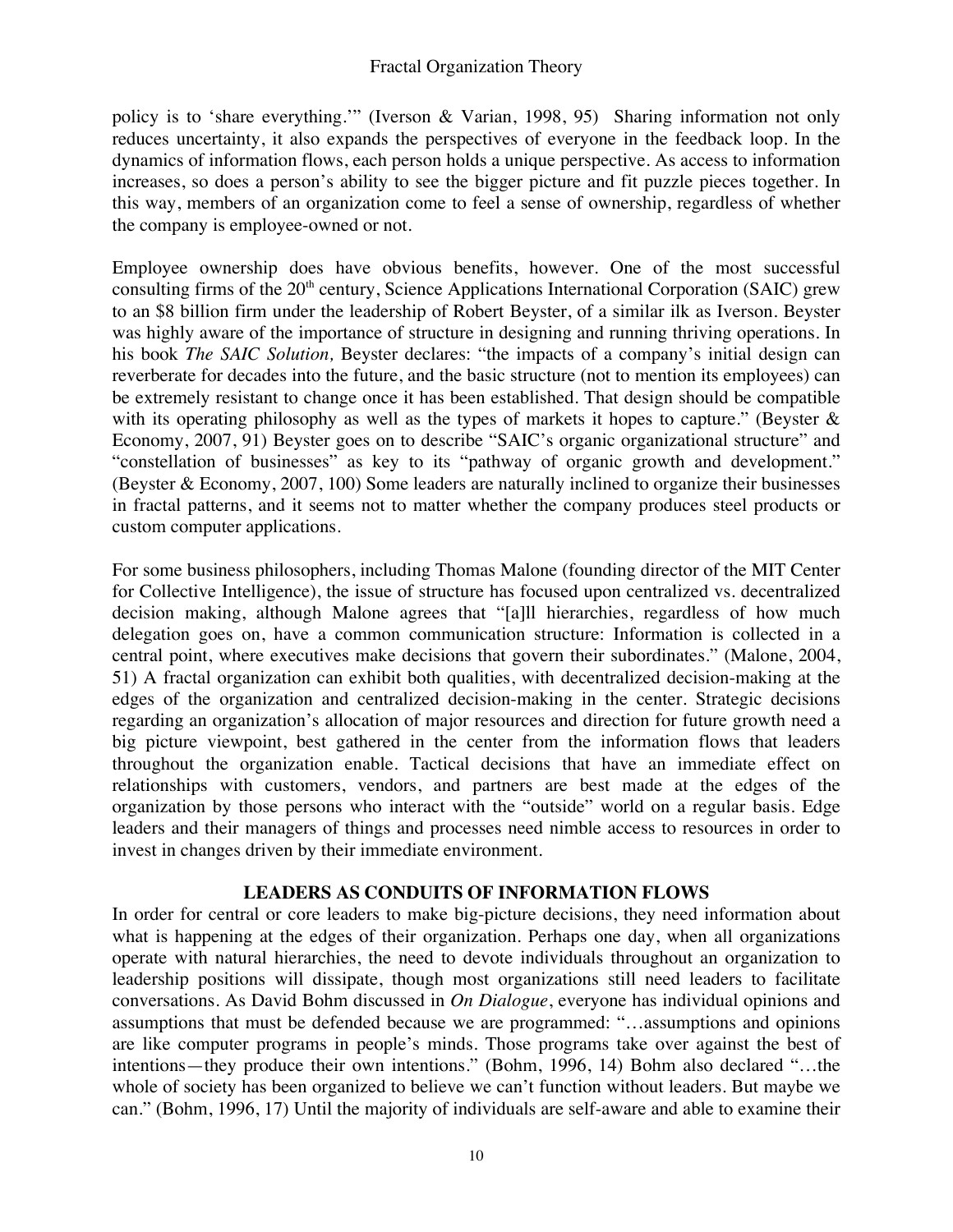core beliefs, we'll need leaders of a different sort, more like those at Nucor. As Iverson observed, "[most] managers typically spend far more time planning, instructing, and inspecting than they do listening, experimenting, and analyzing. Your company's managers will have to reverse that ratio to make their employees engines of progress." (Iverson & Varian, 1998, 94)

Indeed, organizations need leaders who are thinkers—not of great ideas, as most of those come from the people interacting with the environment—but of ways to encourage personal growth and improve the information flowing between the members of their teams. Leaders must understand that each individual is programmed with opinions and assumptions that can block both their ability to expand and grow as well as to contribute to meaningful dialogue regarding workplace and product improvements. Modern leaders who spend time analyzing the nuances of interpersonal relationships (here, the Myers-Briggs assessment is a good tool for leaders to utilize) and guiding their team members toward greater personal growth and achievement are able to help members overcome limiting beliefs and achieve greatness. As futurist Willis Harman declared, "if our belief systems fundamentally change, through whatever process or experiences, our perceptions and everything else about our lives will change. That will be true individually or collectively." (Harman & Sahtouris, 1998, 218)

Leaders who encourage individuals to feel more personally responsible for the quality of work and to feel good about their contributions can improve their members' health and happiness. According to Candace Pert, neurobiologist and discoverer of the opiate receptor at the NIH (National Institutes of Health), "Health and happiness are often mentioned in the same breath, and maybe this is why: Physiology and emotions are inseparable. I believe that happiness is our natural state, and bliss is hardwired. Only when our systems get blocked, shut down, and disarrayed do we experience the mood disorders that add up to unhappiness in the extreme." (Pert, 1997, 265) As rising healthcare costs plague many a bottom line, devoting leaders to managers is a win-win-win proposition. Each individual has a personal life and interacts with their home and community environments in ways that affect their perceptions and beliefs, which they will inevitably bring into the work environment.

# **INFORMATION DYNAMICS**

Because the quality and flow of information are so important, dedicating personnel to the role of leaders improves the flow of resources in an organization as well. In top-down hierarchies, members typically fight over scarce resources such as promotions and money for projects. The perception created by scarcity of resources inhibits the creativity of such organizations, as members spend time worrying over which projects will prevail or what departments will receive capital investment or even who will retain jobs. These worries lead to negative information flows in the dynamics of the organization, affecting the harmonics of the organization overall and building entropy that is only resolvable through great effort, if at all. Information dynamics operate much like the nonlinear Schrödinger equation, which is applied to water and optics wave functions and is not time-dependent. (Erwin Schrödinger won the Nobel Prize in 1933 for the linear version.) The reason time independence is so important for human relations is that we can greatly slow the development of entropy, or pattern dissolution, by improving the flow and quality of information between individuals.

Theoretical physicist Julian Barbour has spent his entire career exploring the idea that time is a human belief construct. He writes in *The End of Time* "…I believe that in every instant we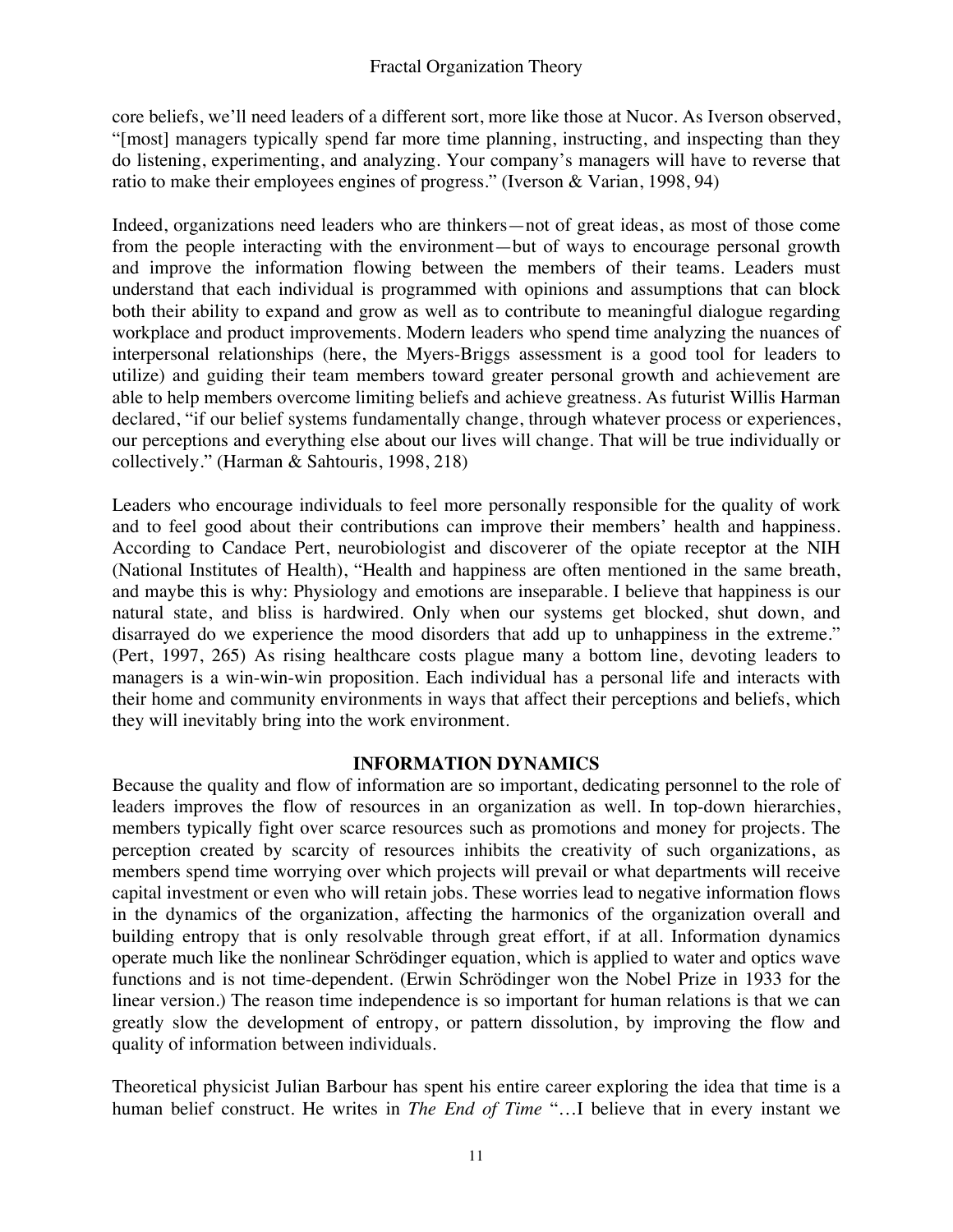experience creation directly. Creation did not happen in a Big Bang. Creation is here and now, and we can understand the rules that govern it. Schrödinger thought he had found the secret of the quantum prescriptions. Properly understood, what he found were the rules of creation." (Barbour, 1999, 229) Human organizations in which members care not about successful outcomes have become rife with negative interpersonal communications, absenteeism, unwanted turnover, reduced productivity, and declining profitability, a reflection of the negative harmonics within the organization. As Ervin Laszlo notes in *Science and the Akashic Field* (2004), we continually exchange information in the "A-field" through collective holograms created by our thoughts and feelings: "…the hologram of our body and brain can 'conjugate' with the holograms of other people, especially people who are related to us and with whom we have an emotional bond." (Laszlo, 2004, 150) It's best to focus on communication that is open, honest, respectful, generous, and committed to best outcomes. (Custer, 2007) Only with these qualities will such values as trust and appreciation emerge among groups of people working together.

The behavioral qualities of openness, honesty, respect, generosity, and commitment, however, do not preclude disagreement over what and how we create. In fact, the diverse perspectives we each hold on life are rich and filled with potential genius. We can disagree on our way to alignment, enabling each perspective to emerge and enrich the dialogue. Business writer James Surowiecki asserts that the best decisions emerge from a diversity of opinions:

"Independence is important to intelligent decision making for two reasons. First, it keeps the mistakes that people make from becoming correlated. Errors in individual judgment won't wreck the group's collective judgment as long as those errors aren't systematically pointing in the same direction. … Second, independent individuals are more likely to have new information rather than the same old data everyone is already familiar with." (Surowiecki, 2004, 42)

Organizations need a balance between individually held perspectives and the group's shared purpose to align collective actions toward best outcomes. Jared Diamond came to a similar conclusion in *Collapse*:

"Individuals who find themselves members of a large coherent group or crowd, especially one that is emotionally excited, may become swept along to support the group's decision, even though the same individuals might have rejected the decision if allowed to reflect on it along at leisure. … Especially when a small cohesive group … is trying to reach a decision under stressful circumstances, the stress and the need for mutual support and approval may lead to suppression of doubts and critical thinking, sharing of illusions, a premature consensus, and ultimately a disastrous decision." (Diamond, 2006, 435)

Often in top-down hierarchies, leaders opinions prevail over those of their subordinates. Aligning members with shared purpose and values is best guided by leaders who are trained in using conversation tools that facilitate group decision-making.

In *Tribal Leadership,* Dave Logan, John King, and Halee Fischer-Wright propose that finding "values that cut across a group of people can take an entire tribe to [a] zone of appreciation and emotion, and lead to a level of performance that from the outside can seem miraculous." (Logan, King, & Fischer-Wright, 2008, 156) They discuss the difference between agreement and alignment in determining "values and a noble cause" and describe alignment as that "which produces coordinated action married with passionate resolve." (p. 181) If individuals' ideas are out of alignment with group intentions, they may not be a good fit for the organization. Tony Hsieh, leader of Zappos.com (online merchandise retailer), discusses the importance of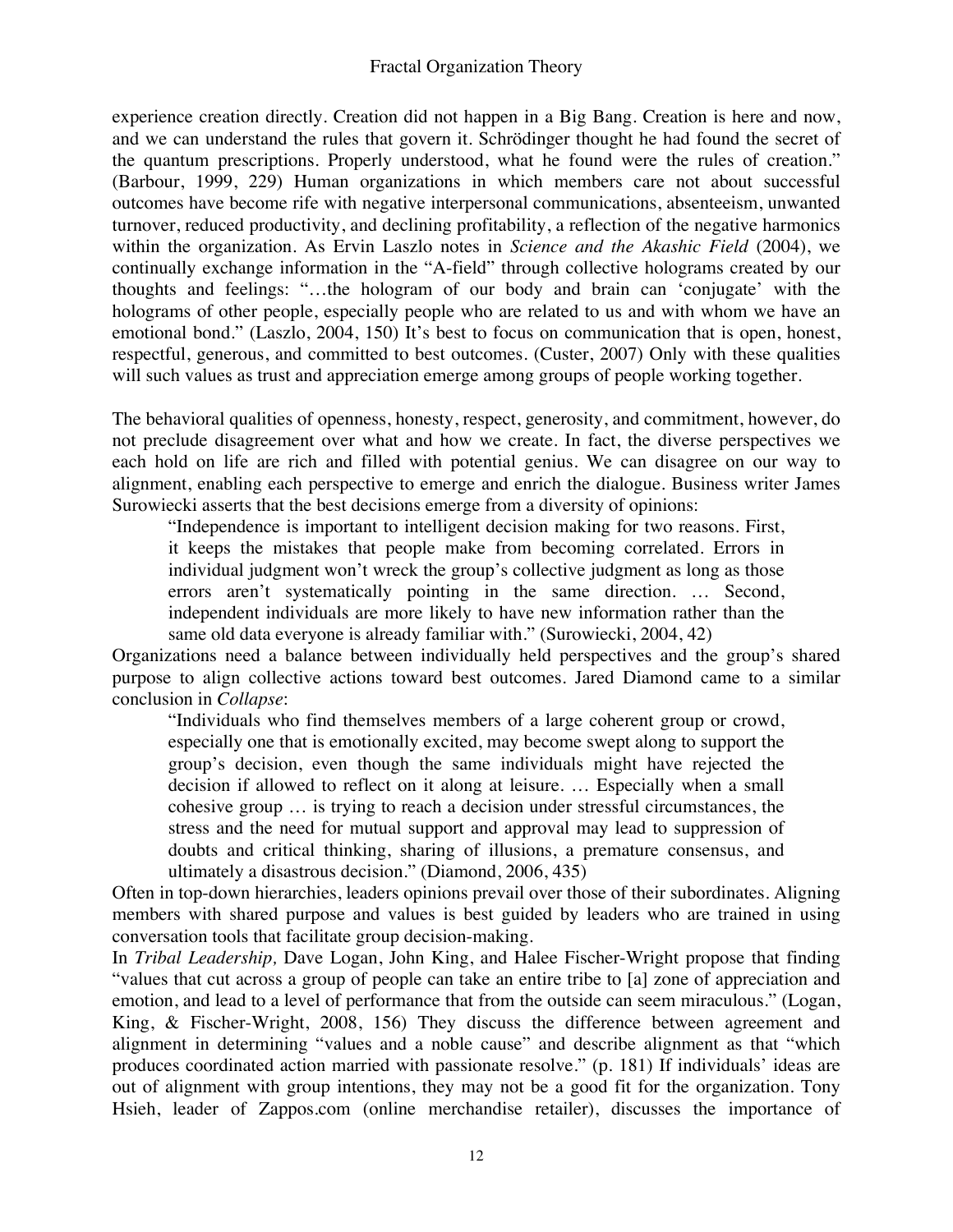alignment in his book *Delivering Happiness*: "We've actually said no to a lot of very talented people that we know can make an immediate impact on our top or bottom line. But because we felt that they weren't culture fits, we were willing to sacrifice the short-term benefits in order to protect our culture (and therefore our brand) for the long term." (Hsieh, 2010, 153) Those who aren't excited are either there just for a job (could be anywhere) or are focused upon their personal agendas. During new-hire training at Zappos.com, new employees are offered \$2,000 to quit by the end of the four-week period (in addition to their hourly pay) to ensure they are the best fit. (Hsieh, 2010, 153) When organizations do not pay attention to information dynamics, the qualities of fear, misalignment of intentions, and diction errors can lead to speed loss (timelag) and entropy, causing misuse of time and energy in addition to depleting financial resources. (Custer, 2007) Negative communication in relationships is stressful and causes health issues.

## **HEALTH AS AN INDICATOR**

Employee health is an overall indicator of organizational health. People are healthiest and most resilient when they feel valued, appreciated, and fairly compensated for their contributions. Our feelings are indicators of our thoughts, and at the quantum level of "reality" our thoughts are connected to the thoughts of those around us. This aspect of quantum entanglement theory is an outgrowth of the "observer effect" discovered early in the development of quantum mechanics. Schrödinger used the word entanglement when referring to persistent connections between separated particles that correlated information at a distance. (Radin, 2006, 14) A branch of consciousness research is devoted to understanding how this phenomenon works, though essentially it happens in the unified field of quantum particles of which we are all composed. Researchers Dean Radin and Marilyn Schlitz at the Institute of Noetic Sciences (founded by former astronaut and Ph.D. Edgar Mitchell) have used heavily shielded chambers and pairs of volunteers who knew each other to study this phenomenon with electrogastrograms (EGG). While one person relaxed inside the chamber, their partner, in a separate space at a distance, viewed random images of the encased subject. The EGG recorded "gut" feelings in the protected subject when their partner viewed their image. The researchers noted that positive feelings produced a greater response than neutral, and that "EGG activity increases in response to the emotions of a distant person, beyond the influence of ordinary sensory interactions. Relationships commonly reported between gut feelings and intuitive hunches may share a common, poorly understood, perceptive origin." (Radin & Schlitz, 2005, 85) How we are perceived and valued by those around us can directly affect our physiology.

Because Frederick Taylor's "scientific management" doctrine from the late 1800's and early 1900's is the foundation for top-down business organization, business leaders in top-down hierarchies tend to consign interpersonal communications as less important than production quantities and profits. Warren Bennis, founding chairman of The Leadership Institute at University of Southern California, notes in *The Future of Leadership* that business leaders have been slow to admit "...the unexpected and reluctantly accepted notion that maybe the attitudes, perceptions, and feelings of the workforce and the social architecture [top-down] they worked under could have something to do with productivity." (Bennis et al, 2001, 277) Most leaders have not been trained in situations that require a focus upon the perceptions of the persons they lead.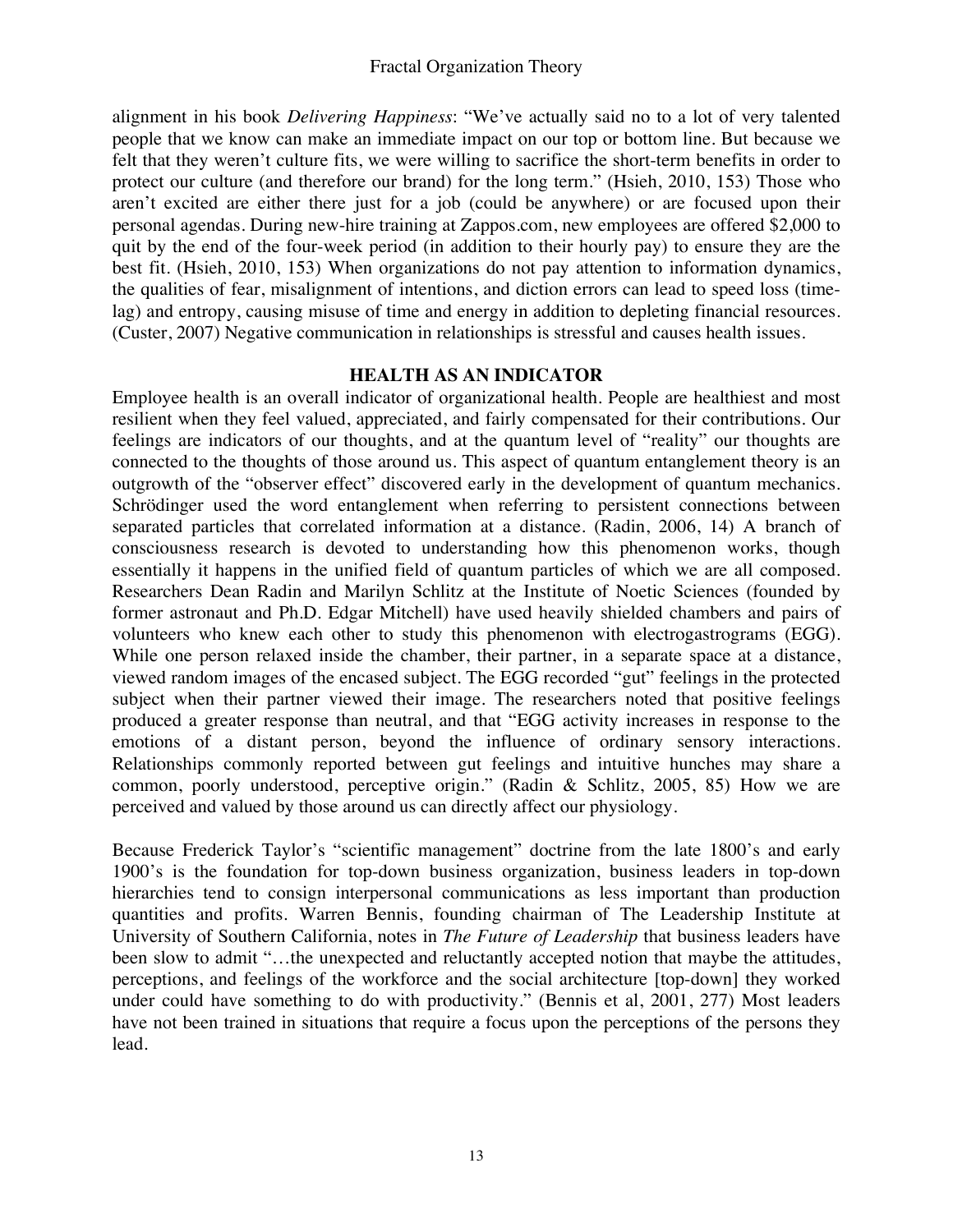## **FRACTAL ORGANIZATION DESIGNS**

More and more organizations are operating as living systems in Nature by flattening hierarchies and sharing responsibility with frontline members. Perhaps this trend reflects a growth in human consciousness and an awareness of our interconnections. Growing numbers of people are calling their organizations "democratic" although that word implies that everyone will vote on every decision. In smaller organizations that are employee-owned, a democratic approach can work. As Tom Malone said, "Even though democracy is not appropriate everywhere in business, new technologies make it much more feasible in many more situations. When it works well, a democratic approach can significantly increase employee's energy, creativity, and sense of ownership in their organization." (Malone, 2004, 71) The fractal designs I have envisioned enable democracy at the team level especially, in the sense that each person has the right to their opinion and viewpoint and to "vote" on team decisions. However, not all opinions will align with an organization's shared purpose and values, and this is why leaders are necessary as conversation facilitators. Fractal organizations likely have more meetings and conversations, yet accomplish more in less time because of efficient operating principles. I refer to them as natural hierarchies because they reflect the different levels of knowledge, skills, and abilities among members.

The fractal org chart in Figure 1 represents a training farm called Green String Farm and Institute in Petaluma, Calif. The fractal nature of Green String is evident in their training process, as many graduates of the internship program stay on subsequent semesters to train new interns and share their knowledge and information.



**Figure 1. Floral Fractal Organization Design**

# **CONCLUSION**

All of Nature, including human beings, is composed of fractal patterns that organize everything. Fractal organizations operate like living systems in Nature, where the exchange of information is continual and part of the evolutionary process. The pervasive and lasting beliefs surrounding management in human organizations are powerful tethers to old ways of perceiving our world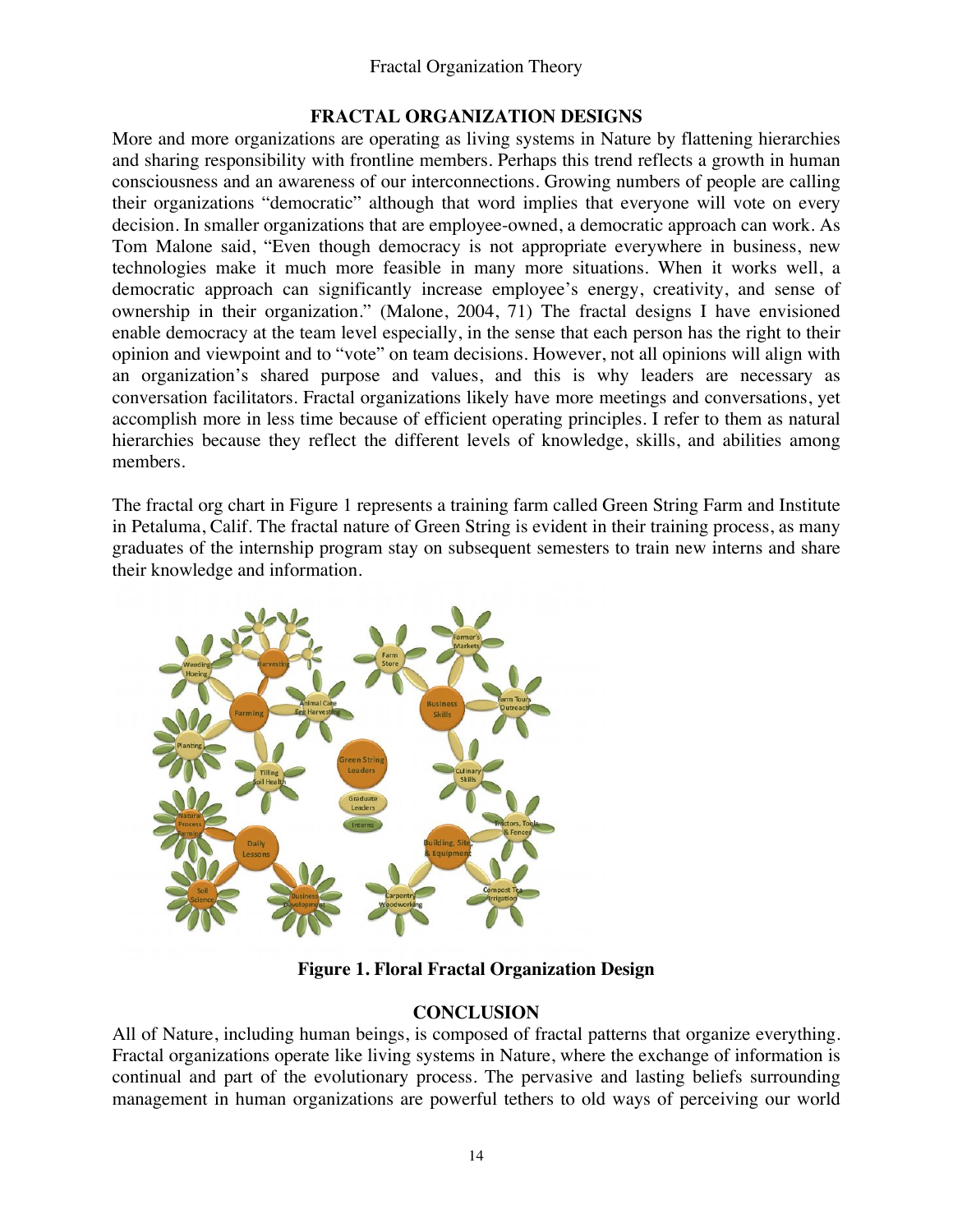and our relationships with others. Our perception of the world influences our behavior and the way we structure our relationships and communicate with each other. Resilient organizations reflect the evolution of human consciousness and the evolving desire of individuals to be responsible and contributing members in collaborative group efforts. Individuals in organizations that use top-down structures to illustrate relationships, especially those at the bottom of the hierarchy, often perceive those at the top as the ones in charge who are ultimately responsible for the outcomes of the organization. Top-down hierarchies emerged when it was common to view uneducated workers as less worthy, resulting in a lasting movement for worker's rights that pits management against workers, harms productivity, and often influences the relocation of many manufacturing businesses to overseas locations, thus draining the American economy.

The increase in turnover over the last few decades and the high costs of training replacement workers might be incentive enough to change an organization's structure from top-down to fractal, although a shift in consciousness is necessary. When leaders recognize the critical importance of feedback from workers who interact with an organization's environment in their daily efforts, they may be more inclined to institute changes in their organization that reflect the value of this information or to create structures that are more egalitarian and inclusive of participation. The practice of leaders as conduits of information flows is vital to the success of this approach, as the quality (and quantity) of information exchanges within and outside of the organization is key to successful adaptation. Leaders who monitor and work to improve the dynamics of information flows within their organizations will ensure the best outcomes in rapidly changing environments.

The health of a workforce is a direct reflection of the quality of information flowing within an organization. The negative stress of discordant relationships and poor communication practices results in physically damaged bodies that require expensive healthcare and reduce productivity. When groups of people share a purpose and core values, the result is a healthy environment where individuals thrive and collaboration is valued and rewarded. The fractal nature of such organizations reflects our shared consciousness in the quantum field where information influences both energy and matter.

## **REFERENCES**

- Baranger, M. (2009). Chaos, complexity, and entropy: A physics talk for non-physicists. New England Complex Systems Institute, Cambridge, MA. Retrieved from: http://necsi.edu/projects/baranger/cce.pdf.
- Barbour, J. (1999). *The end of time: The next revolution in physics*. New York, NY: Oxford University Press.
- Bedell, W., & Kaszkin-Bettag, M. (2010). Coherence and health care cost—RCA actuarial study: A cost-effectiveness cohort study. *Alternative Therapies in Health and Medicine, 16 (4),*  26-31.
- Bennis, W., Spreitzer, G. M., Cummings, T. G. (2001). *The future of leadership: Today's top leadership thinkers speak to tomorrow's leaders.* San Francisco, CA: Jossey-Bass.
- Beyster, J. R., & Economy, P. (2007). *The SAIC solution: How we built an \$8 billion employeeowned technology company*. Hoboken, NJ: John Wiley & Sons.
- Bohm, D., Nichol, L. (1996). *On dialogue* (1<sup>st</sup> ed.). New York, NY: Routledge Classics.
- Capra, F. (1996). *The web of life: A new scientific understanding of living systems*. New York, NY: Anchor Books.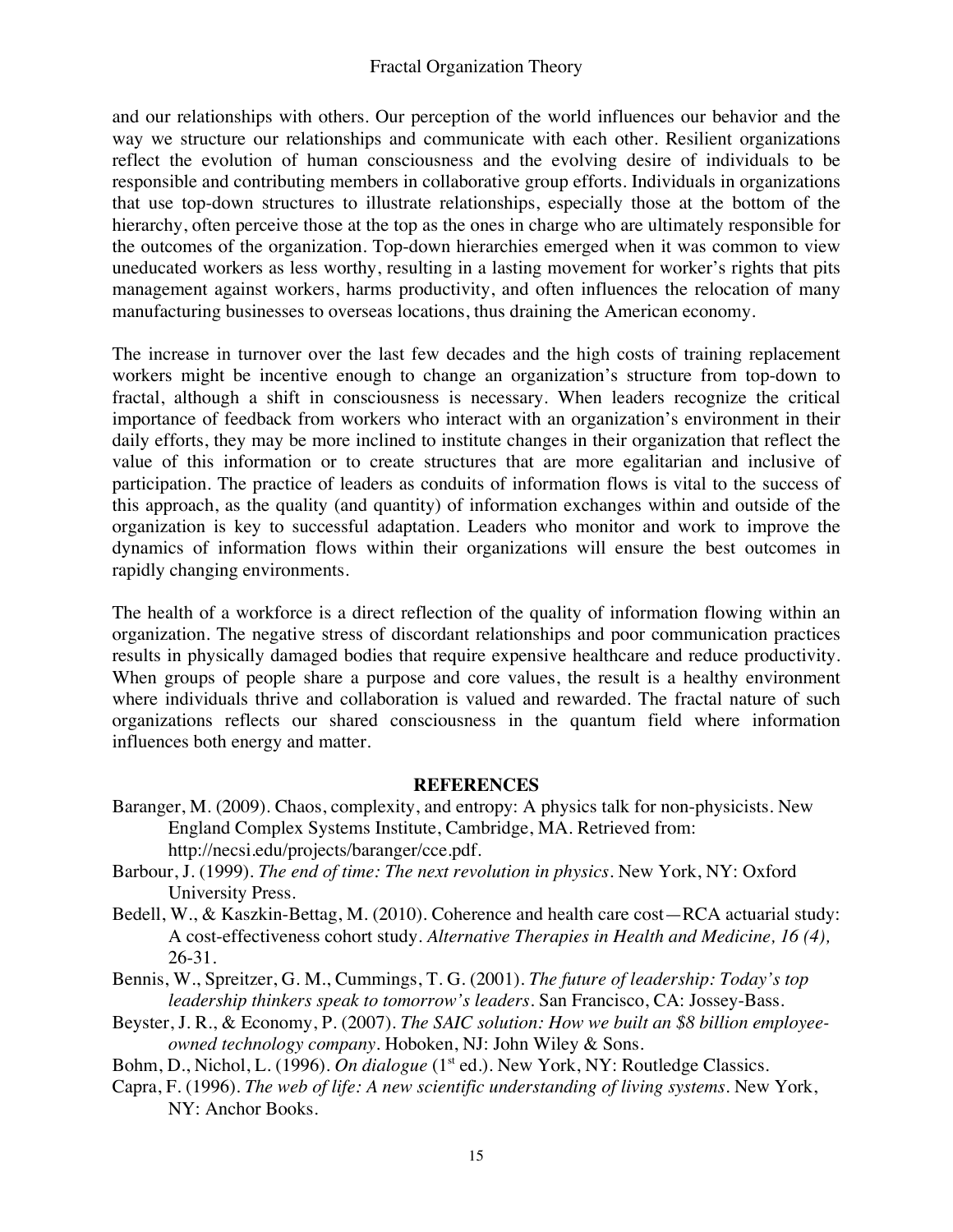- Custer, B. (2007). Information dynamics: Why we are here. Retrieved from: http://www.writing.com/main/view\_item/user\_id/custerw/action/table\_of\_contents
- Diamond, J. (2006). *Collapse: How societies choose to fail or succeed*. New York, NY: Penguin Books.
- Hammond, D. (2003). *The science of synthesis: Exploring the social implications of general systems theory*. Boulder, CO: University of Colorado Press.
- Harman, W. W., & Sahtouris, E. (1998). *Biology revisioned*. Berkeley, CA: North Atlantic Books.
- Hsieh, T. (2010). *Delivering happiness: A path to profits, passion, and purpose.* New York, NY: Business Plus/Hachette.
- Iverson, K., & Varian, T. (1998). *Plain talk: Lessons from a business maverick*. New York, NY: John Wiley & Sons.
- Laszlo, E. (2004). *Science and the Akashic field: An integral theory of everything.* Rochester, VT: Inner Traditions.
- Lipton, B. H. (2005). *The biology of belief: Unleashing the power of consciousness, matter and miracles.* Felton, CA: Mountain of Love Publishers.
- Lipton, B. H., & Bhaerman, S. (2009). *Spontaneous evolution: Our positive future (and a way to get there from here)*. Carlsbad, CA: Hay House.
- Logan, D., King, J., Fischer-Wright, H. (2008). *Tribal leadership: Leveraging natural groups to build a thriving organization.* New York, NY: HarperCollins.
- Malone, T. W. (2004). *The future of work: How the new order of business will shape your organization, your management style, and your life*. Boston, MA: Harvard Business School.
- Mandelbrot, B. B. (1982). *The fractal geometry of nature.* New York, NY: W. H. Freeman.
- Martens, B. R. (2011). The impact of leadership in applying systems thinking to organizations. *Proceeding of the 55th Annual Conference of the International Society for the Systems Sciences*, *Hull, UK*. Retrieved from:
	- http://journals.isss.org/index.php/proceedings55th/article/viewFile/1648/581

Nucor Corporation. www.nucor.com

- Pert, C. (1997). *Molecules of emotion: Why you feel the way you feel*. New York, NY: Scribner.
- Princeton Engineering Anomalies Research website: http://www.princeton.edu/~pear/
- Radin, D. I. (2006). *Entangled minds: Extrasensory experiences in a quantum reality*. New York, NY: Pocket Books.
- Radin, D. I., & Schlitz, M. J. (2005). Gut feelings, intuition, and emotions: An exploratory study. *The Journal of Alternative and Complementary Medicine, 11 (1),* 85-91*.*
- Sapolsky, R. M. (2004). *Why zebras don't get ulcers, 3rd edition.* New York, NY: Holt Paperbacks.
- Senge, P. M. (1990). *The fifth discipline: The art and practice of the learning organization* (1<sup>st</sup>) ed.). New York, NY: Doubleday.
- Surowiecki, J. (2004). *The wisdom of crowds: Why the many are smarter than the few and how collective wisdom shapes business, economics, societies and nations.* New York, NY: Doubleday.
- Wheatley, M. J. (1999). *Leadership and the new science: Discovering order in a chaotic world.* San Francisco, CA: Berrett-Koehler.
- Whyte, W. F., & Whyte, K. K. (1998). *Making Mondragon: The growth and dynamics of the worker cooperative complex.* Ithaca, NY: ILR Press/Cornell.